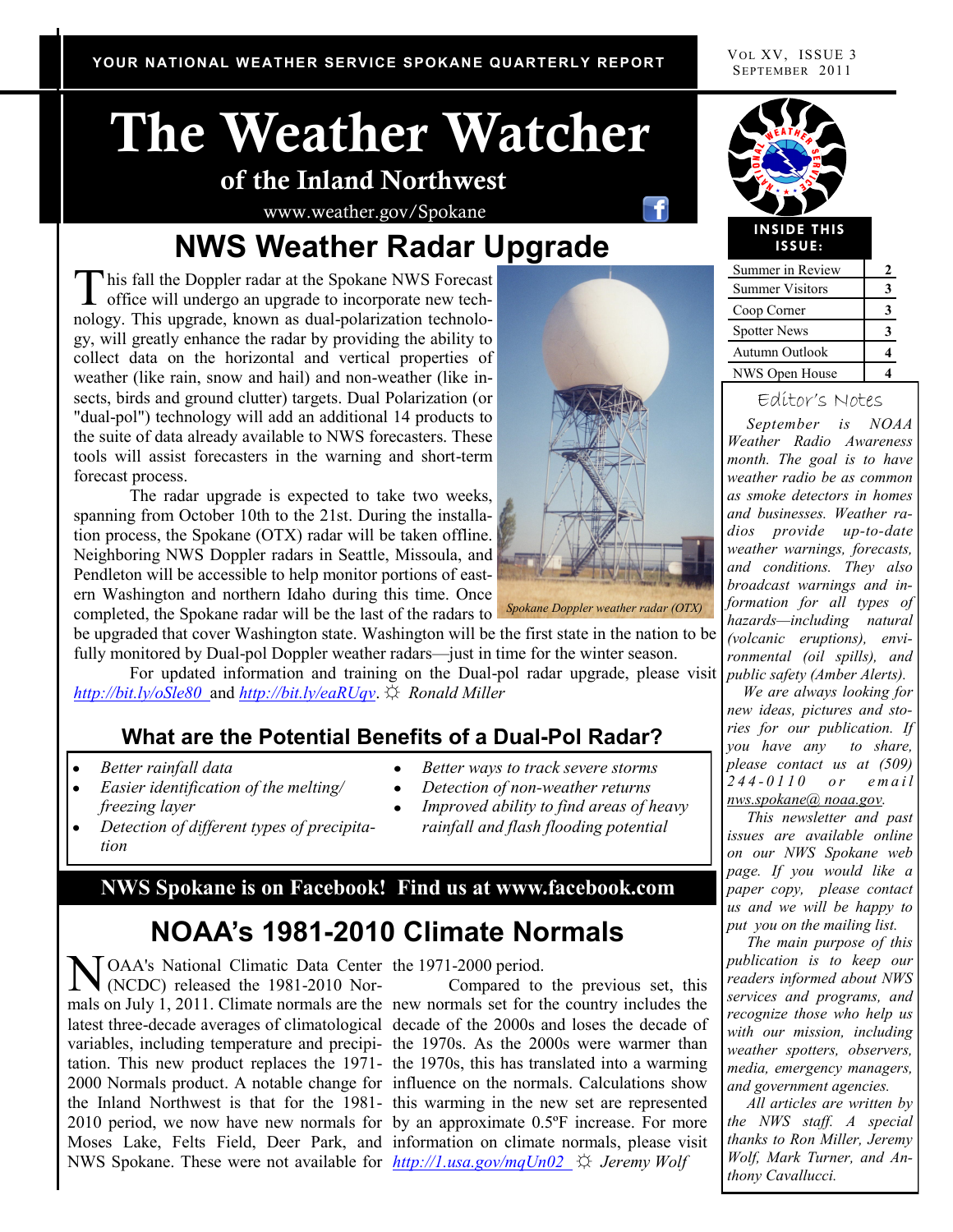# **Summer 2011 in Review**

We've seen some unusual summers in the Inland of June 13th<br>Northwest. But 2011 may go down as one of the was set only Northwest. But 2011 may go down as one of the was set only stranger ones. **June** continued the cold Spring weather, back in 2002. compliments of La Nina. This was despite the fact that the A morning low sea surface temperatures in the equatorial Pacific had actu-of 39ºF on the ally returned to normal (i.e. technically no longer a La Ni-9th at Spokane na). But the atmospheric weather pattern was still very set a record for much La Nina like. While it wasn't the coldest June ever, it the day. While may have felt like it after being colder-than-normal for the month was February through May. There were the usual warm and rather cool, it cool spells, but most of the warm spells weren't very im-was somewhat pressive. Spokane didn't reach 80ºF until June 22nd, mak-lacking in precipitation, including thunderstorms. The first

### **Summer Weather Statistics**

| <b>Wenatchee Water Plant</b> | Jun     | July    | Aug     | <b>Total</b> |
|------------------------------|---------|---------|---------|--------------|
| Avg High Temp                | 75.7    | 82.7    | 89.2    | 82.5         |
| Departure from Norm          | $-4.1$  | $-5.5$  | $+1.6$  | $-2.7$       |
| Avg Low Temp                 | 53.4    | 57.4    | 61.5    | 57.4         |
| Departure from Norm          | $-2.2$  | $-4.1$  | $+1.0$  | $-1.7$       |
| <b>Total Precip</b>          | 0.58    | 0.40    | 0.00    | 0.98         |
| Departure from Norm          | $-0.11$ | $+0.10$ | $-0.41$ | $-0.42$      |
| <b>Total Snowfall</b>        | 0.0     | 0.0     | 0.0     | 0.0          |
| Departure from Norm          | 0.0     | 0.0     | 0.0     | 0.0          |
| <b>Lewiston Airport</b>      | Jun     | July    | Aug     | <b>Total</b> |
| Avg High Temp                | 73.9    | 85.6    | 91.3    | 83.6         |
| Departure from Norm          | $-4.6$  | $-3.7$  | $+2.5$  | $-1.9$       |
| Avg Low Temp                 | 51.9    | 56.1    | 59.9    | 56.0         |
| Departure from Norm          | $-1.5$  | $-3.5$  | $+0.7$  | $-1.4$       |
| <b>Total Precip</b>          | 0.64    | 0.15    | 0.05    | 0.84         |
| Departure from Norm          | $-0.52$ | $-0.57$ | $-0.70$ | $-1.79$      |
| <b>Total Snowfall</b>        | 0.0     | 0.0     | 0.0     | 0.0          |
| Departure from Norm          | 0.0     | 0.0     | 0.0     | 0.0          |
| <b>Spokane Airport</b>       | Jun     | July    | Aug     | <b>Total</b> |
| Avg High Temp                | 69.6    | 79.7    | 84.6    | 78.0         |
| Departure from Norm          | $-4.2$  | $-3.6$  | $+1.7$  | $-2.0$       |
| Avg Low Temp                 | 48.5    | 53.6    | 56.9    | 53.0         |
| Departure from Norm          | $-1.9$  | $-2.7$  | $+1.1$  | $-1.2$       |
| <b>Total Precip</b>          | 0.57    | 0.53    | 0.23    | 1.33         |
| Departure from Norm          | $-0.61$ | $-0.23$ | $-0.45$ | $-1.29$      |
| Total snowfall               | 0.0     | 0.0     | 0.0     | 0.0          |
| Departure from Norm          | 0.0     | 0.0     | 0.0     | 0.0          |



ing this the latest ever "first 80 degree day". The old mark severe storms didn't occur until the 22nd. A thunderstorm in southeast Washington brought golf ball sized hail to Anatone. The main weather story for June was river flooding. The cool spring slowed the melting of the mountain snow pack. The warmer days of June eventually melted enough of the snow to cause river flooding. While most of the main stem rivers in our area exceeded flood stage at one point, the worst flooding was likely along the Pend Oreille River in northeast Washington.

> **July** marked the sixth consecutive month of belownormal temperatures. In some ways, the weather was about a month behind. July's temperatures were more typical of what we see in June. There were numerous days where the temperatures remained in the 70s or even the upper 60s, while the hot days were few and far between. Spokane reached 90ºF or better only 3 times compared to an average of 9. Meanwhile Lewiston failed to reach 100ºF in July, the first time that's happened since the cool summer of 1995. Again, strong thunderstorms were lacking this month. Parts of Colville did have a hailstorm on the morning of the 22nd, with pea-sized hail accumulating 1 to 3 inches in depth, requiring snow plows to clear it from the roads.

> By this point, folks were wondering if we'd have a summer at all this year. **August** actually saw the arrival of more consistent summer-like weather. The first half of the month saw consistently near-normal temperatures with plenty of sunshine. The latter half of August saw the first extended hot spell of the year. Lewiston reached the century mark 3 days in a row while most other locations were in the 90s. Very weak weather systems brought very little if any rain. Wenatchee didn't even measure a trace of rain the entire month. If it wasn't for a cool and wet system on the last day of the month, Spokane would have had a dry August as well. Even with that rainfall, conditions in the Inland Northwest remain very dry. The lack of thunderstorms kept the wildfire season very quiet. Although until the Fall rains arrive, the threat of wildfires will remain. Early September looks to have the hottest temperatures of the entire summer. ☼ *Ron Miller*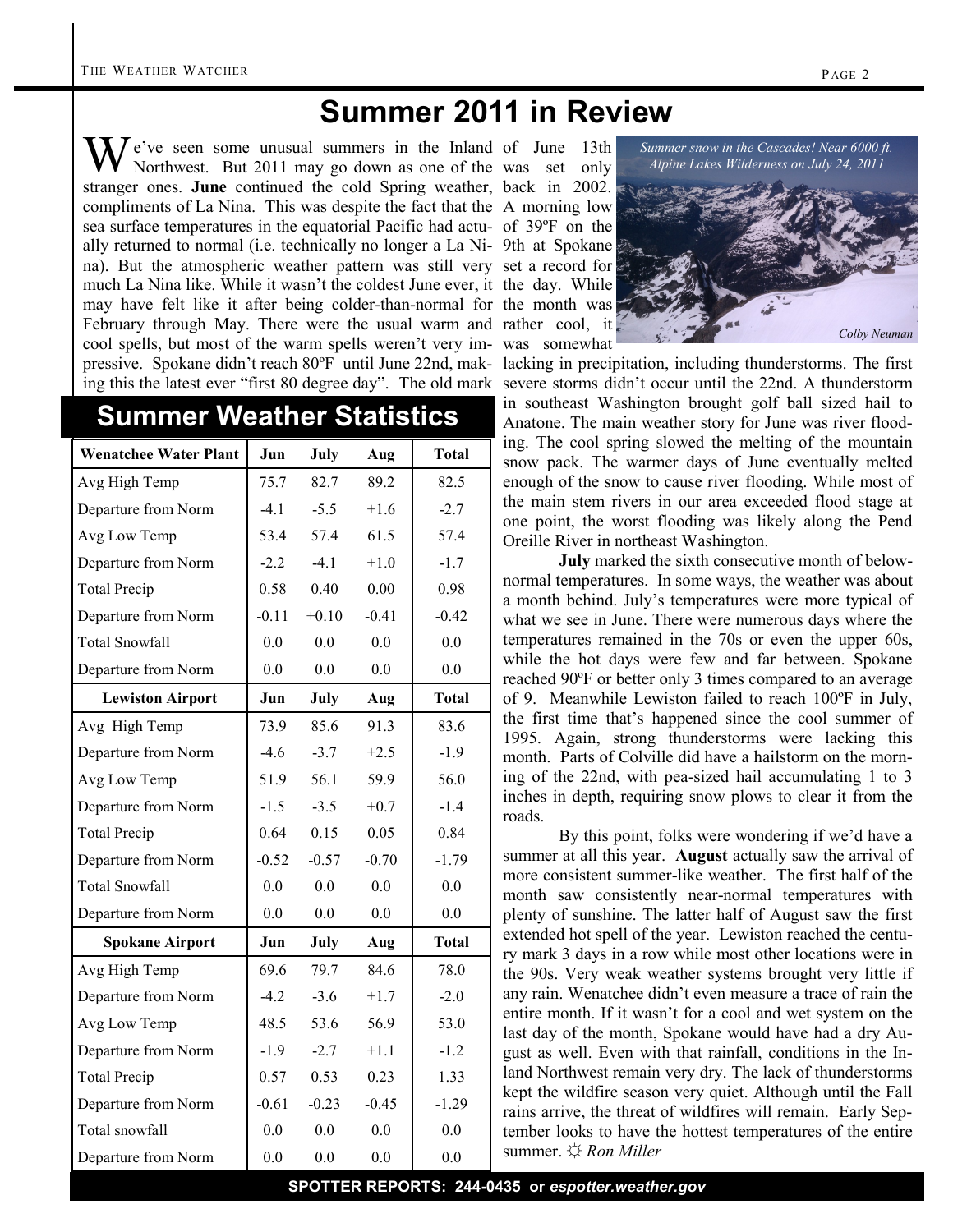### **Summer Visitors and Tours**



*NWS Spokane staff with Dr. Jane Lubchenco (front & center)*

O n June 29th, Dr. Jane Lubchenco paid a visit to the Spokane NWS office. She has been the Under Secretary of Commerce for Oceans and Atmosphere and the Administrator of NOAA since 2009. Dr. Lubchenco toured the weather forecast office and was able to meet most of the staff. She is a marine ecologist and environmental scientist by training and former professor for over 20 years at Oregon State.  $\varphi$ 

> **Answer: 27th coolest summer with an avg temp. of 65.6ºF—the same as last summer. 1993 was the coolest summer!**

# **Spotter News**

F all spotter training will be get-<br>ting under way in the next ting under way in the next couple of months. During these training sessions, the focus will be on winter weather and snow. We will post the dates of upcoming training session on the Top News of our web page and send emails out to spotters in the vicinity of the sessions.

Online spotter training has been developed by the COMET

Program, part of the University Corporation for Atmospheric Research (UCAR). There are currently two free sessions available for spotters and more are planned for the future. The first one is called the "Role of the Skywarn Spotter" and the second is called "Skywarn Spotter Convective Basics." You can find these courses at *https://www.meted.ucar.edu/ index.php* ☼ *Robin Fox*

O n August 8th, U.S. Congresswoman Cathy McMorris Rodgers stopped by the Spokane NWS office. She took a tour of the weather forecast office and even climbed into the radar dome to take a peek. Ms. McMorris Rodgers represents the Eastern Washington's 5th Congressional District and has since 2004.  $\ddot{\triangle}$ 



*WCM Anthony Cavallucci, SOO Ron Miller, Cathy McMorris Rodgers, and MIC John Livingston*

## **Coop Corner**

T he NWS in Spokane would like to welcome several new volunteers into the family of cooperative weather observers (or COOP for short).

Silver Wing Flight Services of Sandpoint, ID. With the unfortunate shutting of the Sandpoint Research and Extension Center, COOP station #10- 8137 at Sandpoint fell dormant late last year. Jason, James and the rest of the crew at Silver Wing Flight Services have graciously volunteered to resume climatological observations in Sandpoint.

Zac Claussen and the Town Of Conconully have taken over the observations at station #45-1666, Conconully. This station, previously located at Liars Cove, had been dormant since 2009.

Miss Cindy Knapp has taken on the COOP duties at site #45-5946 in Northport. This station, established in 1899, is part of the National Weather Service's Historical Climate Network (HCN).

Rob Whitten and the crew at Plain Hardware have stepped into the substantial COOP shoes left by the passing of Jean Moore last spring. Due to the diligence of Mrs. Moore recruiting Rob in the days just before her passing, COOP station #45-6534 at Plain was re-established at Plain Hardware without missing one day of climatological observations.

Thank you to all of our new COOP observers. Welcome to the family! ☼ *Mark Turner*